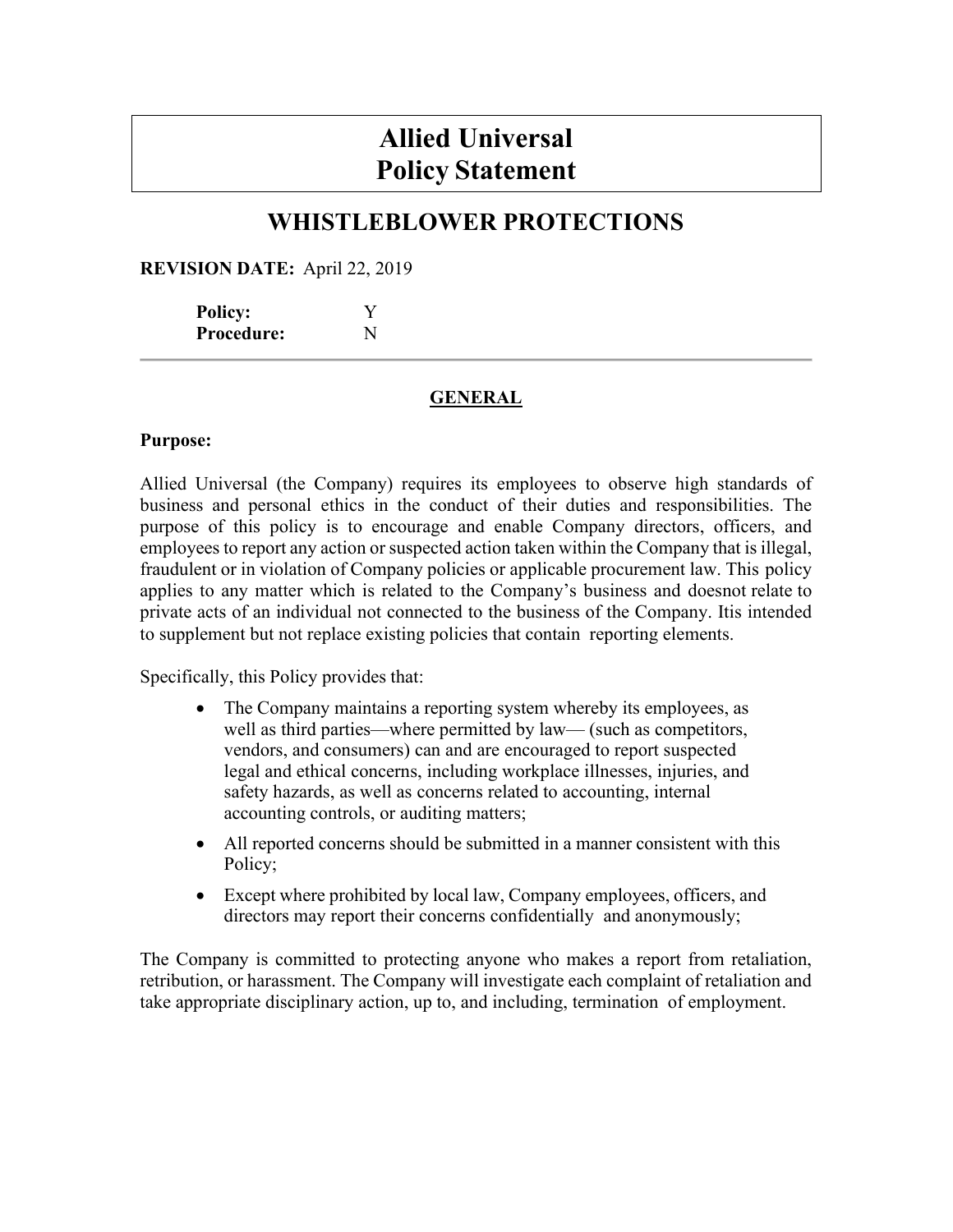#### **Background:**

Federal statutes and regulations protect contractor employees from reprisal by a Government contractor for disclosing information related to substantial violations of a Federal contract law. No Company director, officer, or employee who in good faith reports any referenced action shall suffer harassment, retaliation, or adverse consequence.

#### **Scope of Company Covered:**

• All directors, officers, and employees

#### **Statutory and Regulatory References:**

- FAR Subpart 3.9 (Whistleblower Protection for Contractor Employees)
- FAR 52.203-15 (Whistleblower Protections Under the American Recovery and Reinvestment Act of 2009)
- FAR 52.203-17, Contractor Employee Whistleblower Rights and Requirement to Inform Employees of Whistleblower Rights
- $\bullet$  10 U.S.C. 2409
- $\bullet$  41 U.S.C. 4705
- 18 U.S.C. 1831-1839 (including the Defend Trade Secrets Act of 2016)

# **POLICY**

#### **No Retaliation**

Company directors, officers, and employees are encouraged to report any action or suspected action taken within the Company that is illegal, fraudulent, in violation of any adopted policy of the Company, or in violation of any law related to a Federal Government contract. Anyone reporting a violation must act in good faith, without malice to the Company or any individual in the Company, and have reasonable grounds for believing that the information shared in the report indicates that a violation has occurred. Any report which the complainant has made maliciously or any report which the complainant has good reason to believe is false will be viewed as a serious disciplinary offense.

The Company does not tolerate retaliation against any individual who submits a report of a violation or possible violation of law, Company policies or this Policy. Employees, officers, and directors must never intimidate, harass, or take any retaliatory action against an employee who makes a report of a potential violation of law, regulation, or the Code, or who cooperates with an investigation of any such report. For purposes of this Policy,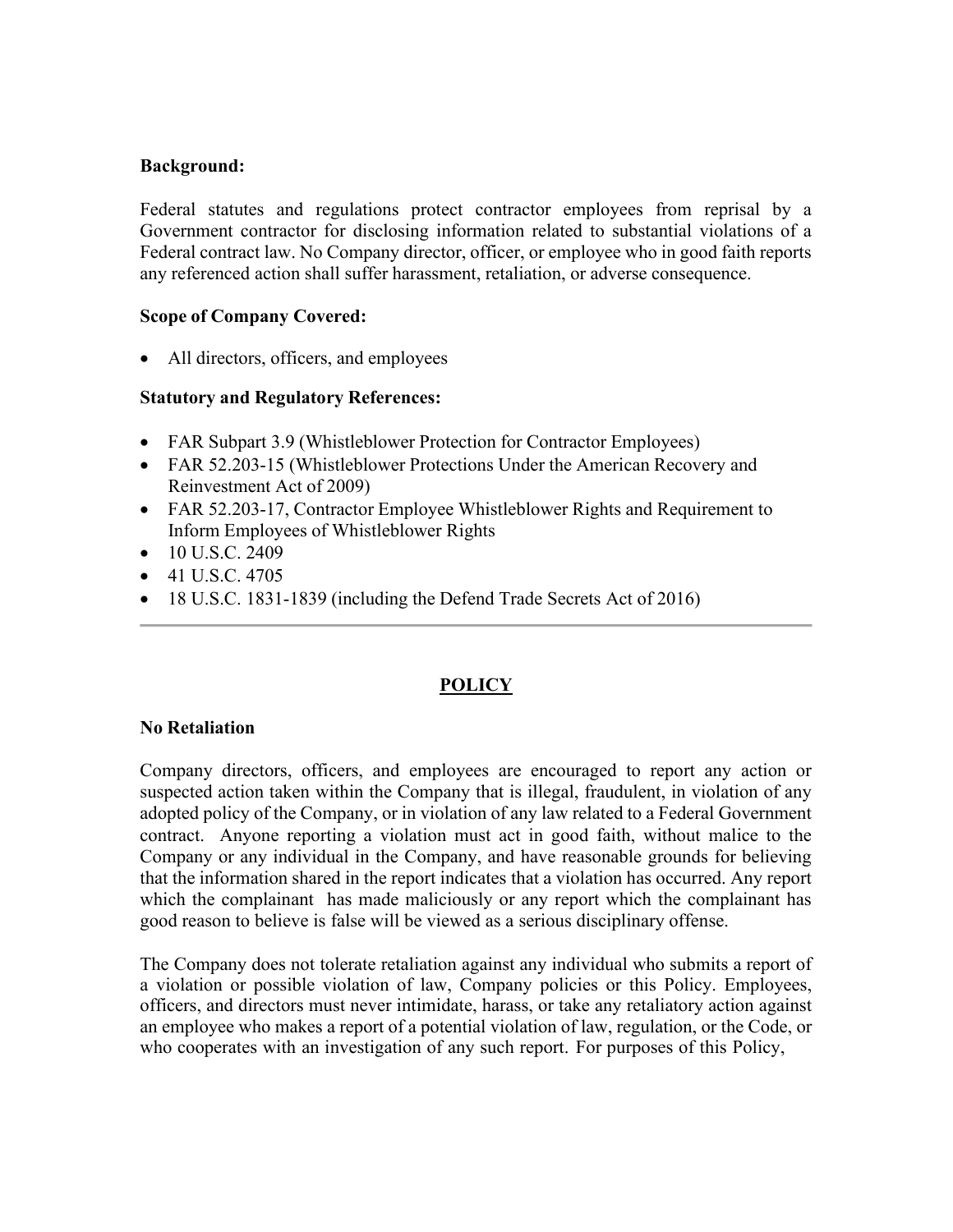"retaliation" includes, but is not limited to, any adverse action taken against an employee because he or she:

- Submitted a report of a violation or suspected violation of the Code, other Company policies or procedures, or applicable law (including those regarding accounting irregularities);
- Reported a work-related injury, illness, fatality, safety hazard, or complaint to Company (Company encourages officers and managers to promptly report safety hazards and unsafe acts);
- Participated or provided information or otherwise assisted in an investigation of any suspected violation of Company policies or procedures, or applicable law; or
- Provided truthful information to any regulatory or law enforcement agency regarding the commission or possible commission of any federal or state offense, or regarding potential violations of anti-corruption, workplace safety, or anti-discrimination, anti-harassment, or other laws.

Examples of prohibited retaliation, retribution, and harassment include:

- Attempting to intimidate an employee into withdrawing or altering his/her report;
- Punishing a person who has made a good faith report by taking adverse action concerning the employee's work or shift assignments, salary, evaluation, vacation, and/or other terms of employment;
- Terminating, demoting, suspending, or disciplining an employee for making a good faith report; or
- Threats of any of the above.

Any individual within the Company who retaliates against another individual who in good faith has reported a violation or has cooperated in the investigation of a violation, is subject to discipline, including termination of employment. If an individual believes that someone who has made a report of a violation or who has cooperated in the investigation of a violation is suffering from harassment, retaliation or other adverse employment consequences, the individual should contact the Vice President/Deputy General Counsel. Any employee who reasonably believes he or she has been retaliated against in violation of this policy shall follow the same procedures as for filing a complaint.

# **Reporting Process for Issues Related to Federal Government Contracts**

For suspected violations of laws related to Federal Government contracts, employees should first file a report with the SVP/Deputy General Counsel. For other types of violations, the individual is encouraged to share his or her questions, concerns, suggestions or complaints with their supervisor informally through a meeting or an on- the-job discussion. In most cases, this should resolve the concern. If not resolved, or if the employees believe that the matter cannot be raised with a supervisor, the Concern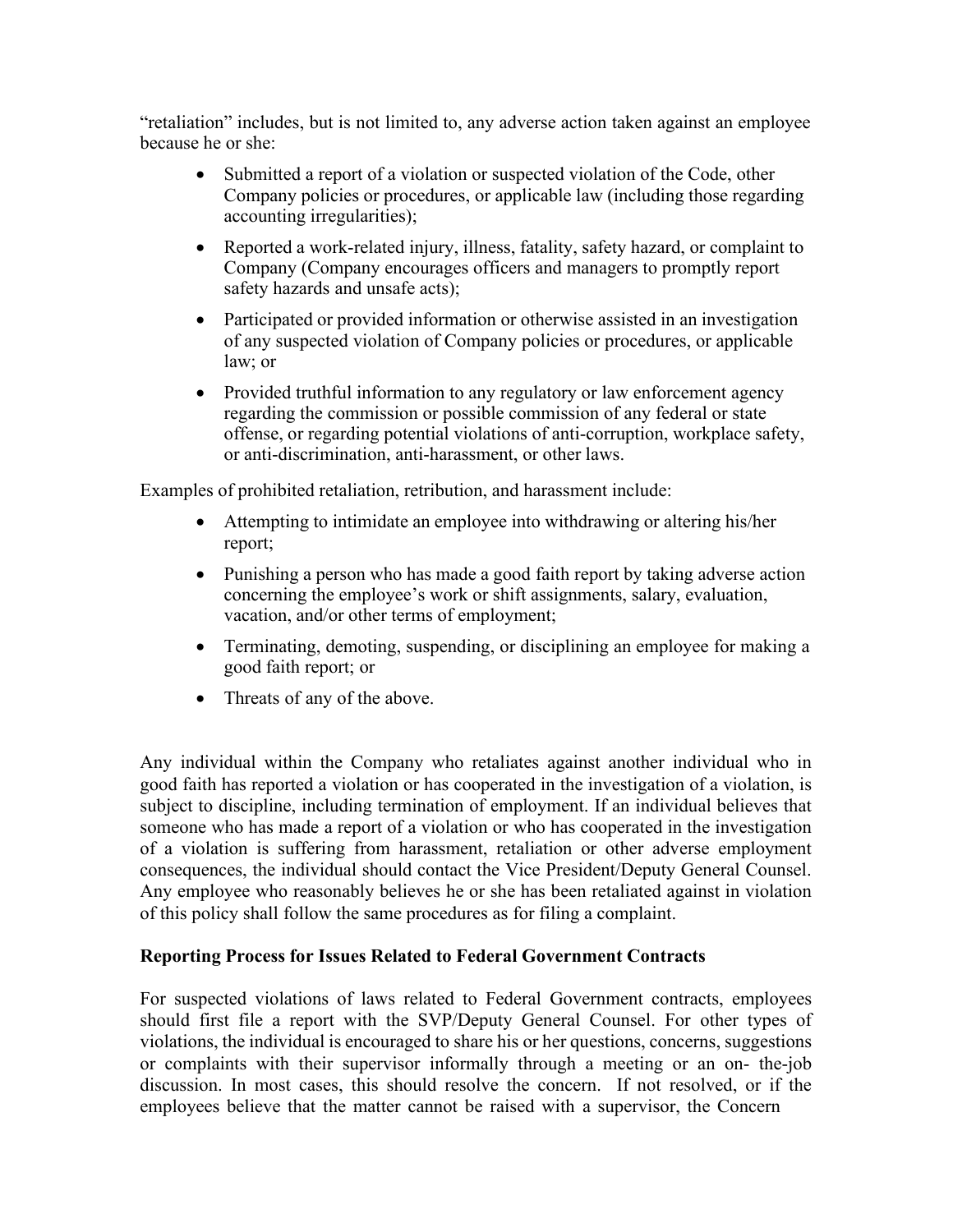Resolution Process in the Employee Handbook provides that the employee take the matter to his/her supervisor's supervisor. If the concern remains unresolved or if the employee is uncomfortable speaking with his/her supervisors, the employee should contact the branch or region Human Resources Manager/Director or contact Corporate Human Resources to discuss the situation and desired solution.

# **Confidentiality**

The Company encourages anyone reporting a violation to identify himself or herselfwhen making a report in order to facilitate the investigation of the violation. However, reports may be submitted on a confidential basis by the complainant or may be submitted anonymously by contacting:

#### **Allied Universal Ethics Hotline** 1-888-260-5948 or aus.ethicspoint.com *If you are a new user, you will need to create a username and password*

Reports of violations or suspected violations will be kept confidential to the extent possible, consistent with the need to conduct an adequate investigation, to comply with all applicable laws, and to cooperate with law enforcement authorities. Additionally, the Company will explore anonymous allegations to the extent possible, but will weigh the prudence of continuing such investigations against the likelihood of confirming thealleged facts or circumstances from attributable sources.

# **Escalating and Handling Reports**

Any manager or other individual who receives a report of a violation or a possible violation should refrain from conducting any independent investigation, and promptly forward the report to the Vice President/Deputy General Counsel, who will advise on next steps. The Company has established procedures for the receipt, investigation and resolution of all reports of possible violations of Company policies or applicable laws. Any such report will be evaluated promptly and investigated as appropriate. Except in thecase of an anonymous report, the complainant will be informed that follow-up has or is occurring promptly after the report has been received and processed.

# **External Reporting**

It is Company policy that, unless otherwise impractical, employees first exhaust internal reporting mechanisms before attempting to report violations externally. However, if internal reporting mechanisms have been exhausted to no avail, Company employees are protected under Federal laws from reprisals for external reporting. Specifically, FAR 3.903 prohibits the Company from discharging, demoting or otherwise discriminating against an employee as a reprisal for disclosing information to a Member of Congress, or an authorized official of an agency or of the Department of Justice, relating to a